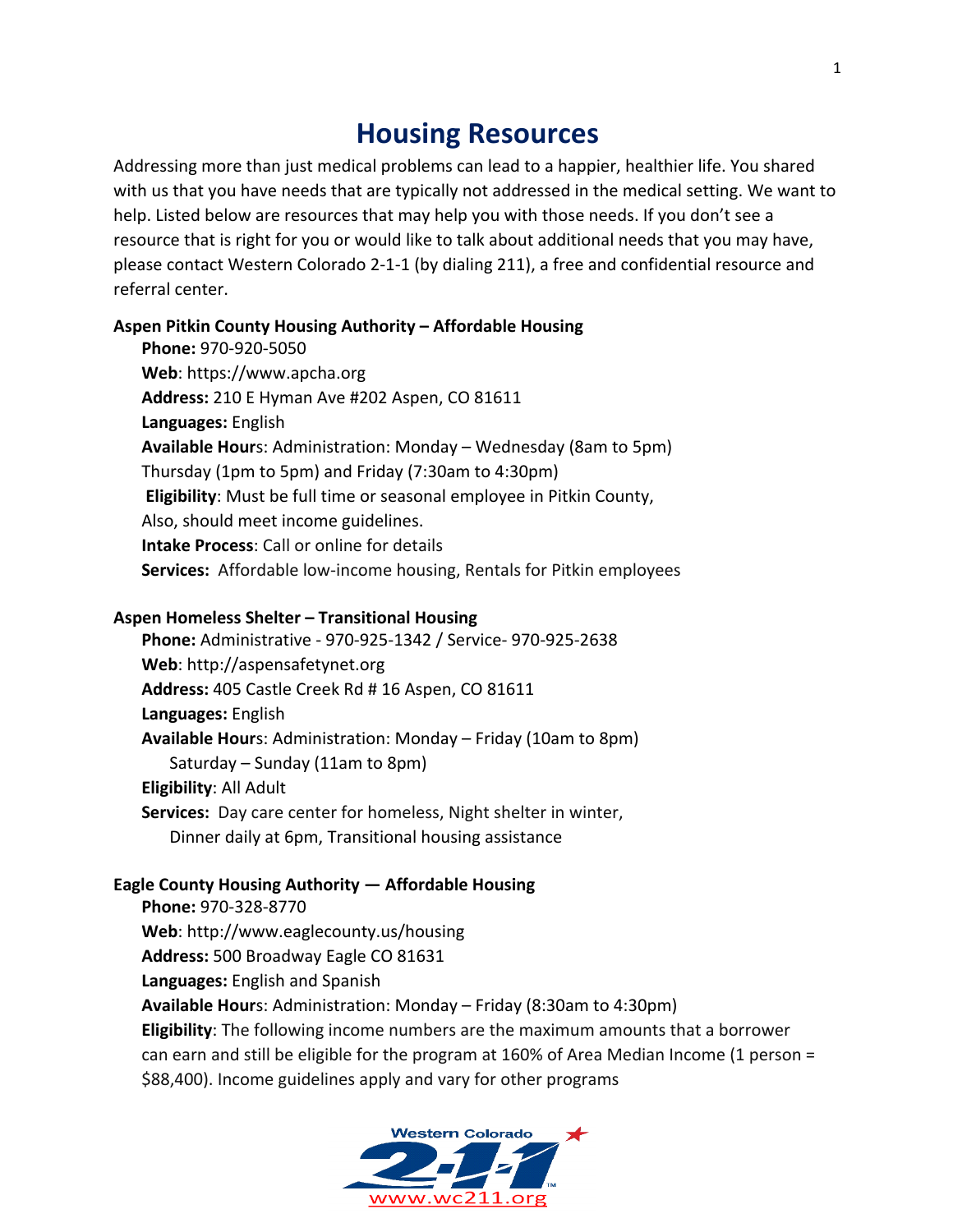## **Eagle County Housing Authority — Affordable Housing, cont.**

**Intake Process:** Call or go online to view requirements, Call to make an appointment **Services:** Affordable housing to buy or rent, Down Payment Assistance Program available

## Garfield County Housing Authority - Affordable Housing

**Phone: 970-625-3589 EXT 101 Web:** http://www.garfieldhousing.com Address: 1430 Railroad Avenue, Unit F Rifle, CO 81650 **Languages:** English and Spanish **Available Hours:** Administration: Monday – Thursday (8am to 5pm) & Friday (8am to 12pm) **Eligibility:** Income requirements vary based on services and programs. **Intake Process:** Call or go online to apply. **Services:** GCHA assists individuals, families, seniors and persons with disabilities to locate

and rent or purchase adequate housing. Provides Section 8 Housing Choice Voucher Program for Garfield, Pitkin and Eagle.

#### **Glenwood Springs Health Care – Assisted Living**

**Phone:** 970-945-5476 **Web**: https://www.glenwoodspringshealthcare.com Address: 2305 Blake Ave, Glenwood Springs, CO 81601 **Languages:** English and Spanish **Available Hour**s: Administration: Monday – Friday (8am to 5pm) **Eligibility:** Seniors age 60 and over **Intake Process:** Call to schedule an intake assessment **Services:** Assisted Living and rehabilitation service for older adults, 24/7 services

#### **Catholic Charities of the Western Slope - Homeless Prevention Services**

**Phone:** 970-384-2060 **Web:** http://www.ccdenver.org/western-slope-services Address: 1004 Grand Avenue Glenwood Springs, CO 81601 **Languages:** English and Spanish **Available Hour**s: Administration: Monday – Friday (8am to 5pm) **Eligibility:** Individual and families at-risk of homelessness. **Intake Process:** Call to schedule an appointment to assess needs **Services:** Services for families and individuals at-risk of or threatened by homelessness

**Habitat for Humanity of the Roaring Fork Valley - Homeownership Program** 

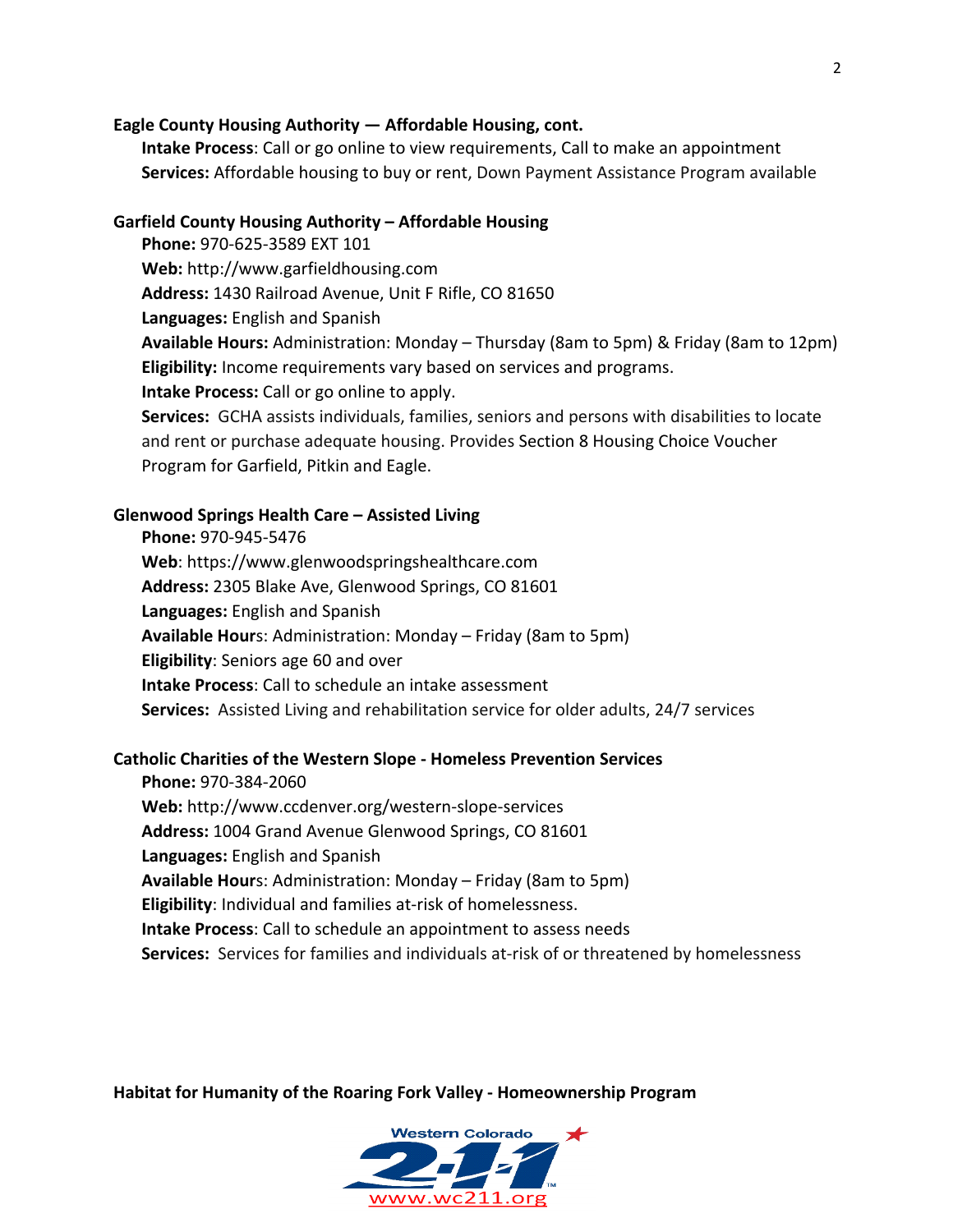**Phone:** 970-945-7733 **Web:** http://www.habitatroaringfork.org Address: 53 Calaway Court, Glenwood Springs, CO 81601 **Languages:** English **Available Hour**s: Administration: Monday – Friday (9am to 5pm) **Types of Fees:** Closing Costs and Mortgage Payments. **Intake Process**: Call or fill out an online application, must meet income requirements **Services**: Provide opportunity for home ownership, home improvement and low-cost reuse building supplies.

## **Center for Independence - Housing & Benefits Services**

**Phone:** 970-718-5155 **Web**: http://www.cfigj.org Address: 823 Blake Street Suite 102 Glenwood Springs, CO 81601 **Languages:** English **Available Hour**s: Administration: Monday – Thursday (9am to 4pm) **Types of Fees: No Fees Eligibility:** Individuals living with a disability **Intake Process:** Call to set up an appointment **Services:** Housing and benefits services

## **Housing Resources of Western Colorado - Housing Rehabilitation Loan Program**

**Phone:** 970-241-2871 **Web:** http://www.hrwco.org Address: 823 Blake Street Suite 102 Glenwood Springs, CO 81601 **Languages:** English **Available Hour**s: Administration: Monday – Friday (9am to 5pm) **Types of Fees: Loan Payment Eligibility:** Applicants must qualify for the loans based upon home ownership and income. Call for details on income qualifications. **Intake Process:** Call or go online to request an application. **Services**: The Housing Rehabilitation Loan Program provides income qualifying homeowners access to low interest-rate loans to repair and maintain their homes.

American Cancer Society, Western Slope, Patient Lodging Programs, Hotel Partner Program.